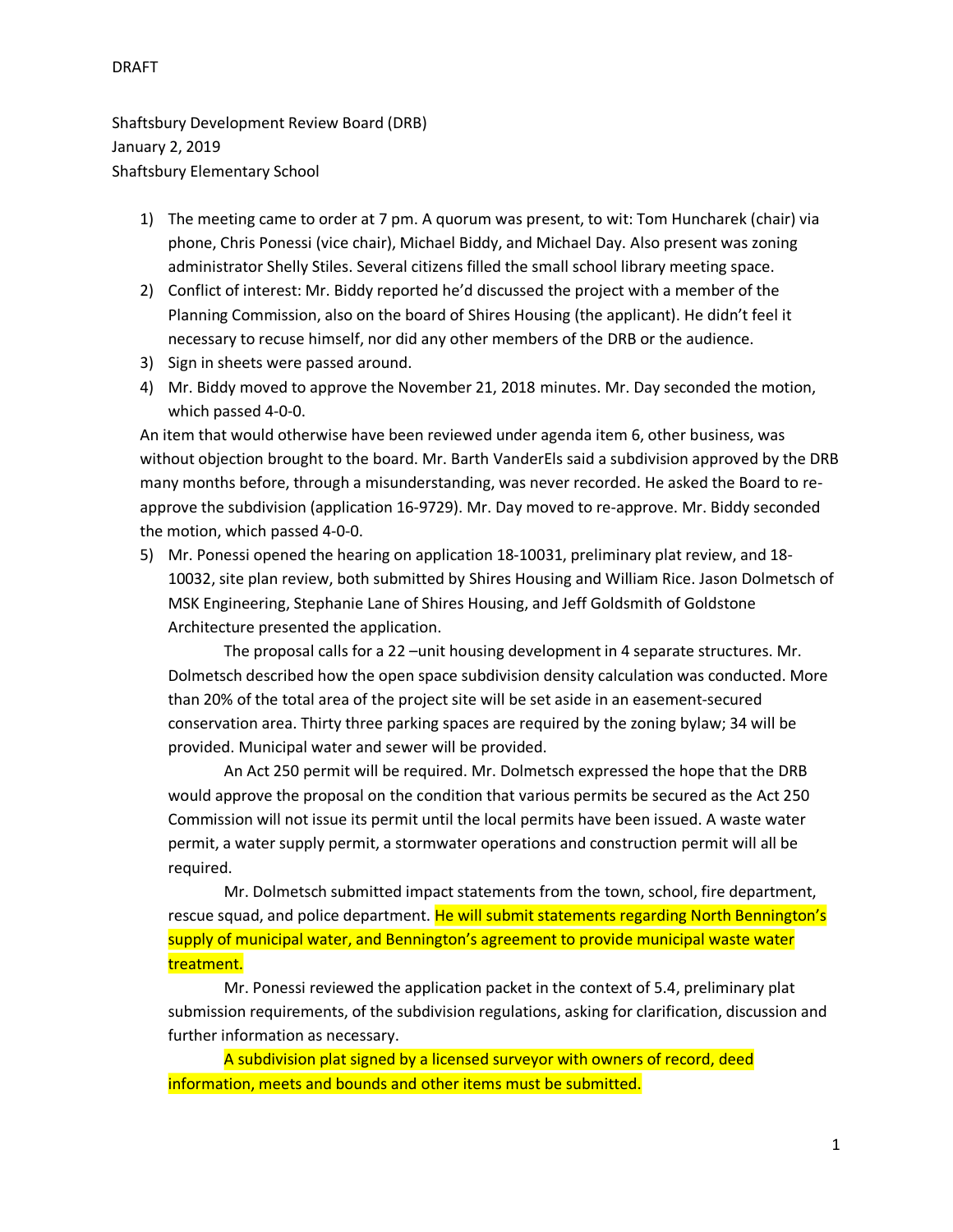Mr. Dolmetsch noted that plan C103 shows the location of the existing water line. The existing line does not cross the property. North Bennington will extend the line under Paran Road in the summer of 2019.

A certificate of notification was submitted.

A section of the extended sewer main will become the property of Shires Housing.

The structures will heated and domestic hot water will be provided to them via a wood pellet boiler installed in the basement of building one. Wood pellet storage will take place in the basement of building one. A 100% redundant propane back up system will be constructed. Two 1000 gallon tanks will be placed on the site. They will be labeled plan C104.

The soils on the site are highly infiltrative. Two stormwater practices will be installed: a buried infiltration area under the parking lot between buildings 1 and 2, and a grassed basin near the entrance to the development. It has been designed to hold all runoff from the ten-year storm; no discharge off site will occur. The pond drains to a ditch which flows to a culvert under Paran Rd., discharging to a wetland which belongs to the State. Stormwater practices were conservatively sized.

Regarding street profiles: no streets as such are proposed (no roads will turned over to the town). There are no street profiles in the plan set, but a detail is shown on plan C502.

Re grading, the project will be a "universal design" project, all sidewalks of a slope of no more than 5%.

No curbing is proposed. For those areas adjacent to roads, parking stops or curbing will be provided. Those features will be illustrated on plan XXX.

Soil classification will not be needed. The stormwater permit will be accepted as evidence of their suitability. Mr. Dolmetsch said an erosion risk assessment hasn't been completed.

Regarding screening, a tree belt will be planted between Paran Road and the development. The belt will top a berm that separates the road from the proposed structures. Existing shrubs and evergreen plantings will be conserved. McCarthy Acres will secure visual protection from existing vegetation on the proposed conservation parcel. No shrub enhancements around the buildings are proposed at this time.

The DRB turned to site plan review, section 3.5 of the zoning bylaw. Many of the items listed there duplicate preliminary plat requirements as so had already been discussed.

Mr. Goldstone presented elevations for the buildings, which they think of as two "farmhouses," one "barn", and one "bunkhouse." All exteriors will consist of a wood substitute resembling either board and batten or clapboard. Each building will have its one utility room. A series of heat exchangers will heat the structures. The farmhouse building units each have a front porch. The barn building will have front and back porches. All buildings will meet the highest energy standards promulgated by Efficiency Vermont.

The proposed elevations will not change although details such as color remain unresolved.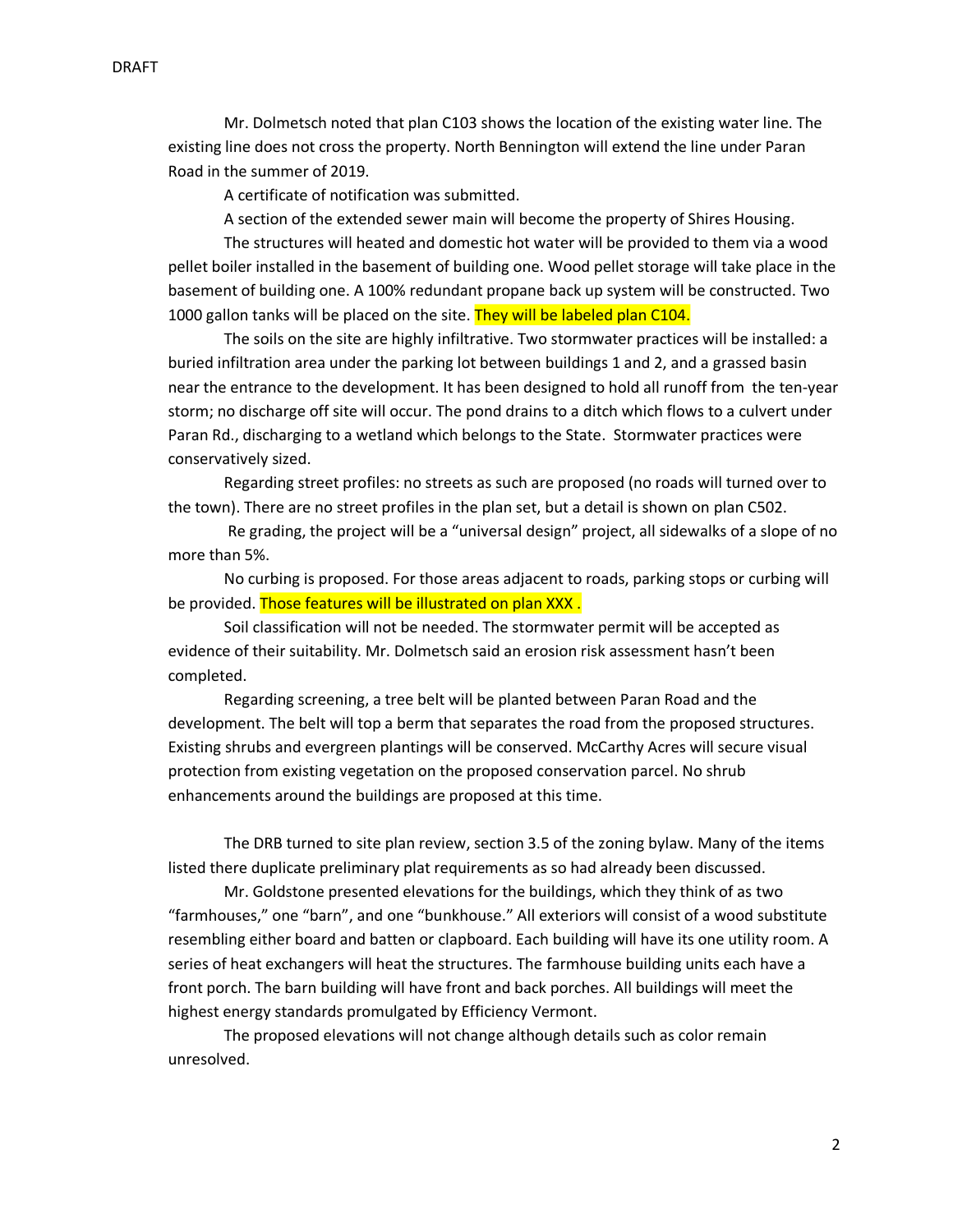One single site enclosed refuse area will be constructed between buildings 3 and 4. A detail of this structure will be provided. There will be no individual trash or recycling receptacles.

Mr. Ponessie suggested a sidewalk connecting building 4 to Paran Rd. Mr. Dolmetsch will show this feature on the plan. It may exceed a grade of 5%.

Each unit will have its own storage unit where bikes and the like can be kept.

Mr. Dolmetsch will indicate a snow storage area.

The conservation lot is wooded, except for the buildings, which will be torn down. Those areas will be seeded and left to grow up.

Mr. Dolmetsch described the system of sidewalks and paths. He said the project team had discussed, though had not finalized, a connection across Fund for North Bennington land to the Robert Frost trail, and a connection to land owned by Paran Recreation. The board discussed the pros and cons of providing trail access parking at the existing Rice curb cut. Mr. Biddy said it would allow access to Paran Recreation after hours.

The photometric plan was explained. One light pole was left off the plan and will be added. The lighting will be Dark Sky standards compliant.

The site is in Shaftsbury school district 1.

Members of the public spoke.

Mr.Tim Scoggins, select board chair, noted that workforce housing in the area is very limited. This proposal responds to that need and will help spur economic activity. He said the applicant has been very responsive to public comments, moving buildings and the entrance, providing sidewalks, and volunteering to pave the short connection to North Bennington.

Mr. Art Whitman, select board vice chair, said that Act 46 mandates that hydrologically connected roads such as Paran Road must be upgraded to meet new standards. He suggested that Shires Housing work with the Town to upgrade Paran Rd. between the entrance to the proposed development and Paran Acres as required by the state. Perhaps Shires could pay for the material while the Town does the work. He suggested many drivers will turn right out of the development, using a portion of the road that now can be nearly impassable. Mr. Dolmetsch responded that the entrance had been moved south in response to earlier citizen comment. He said it was hard to say how many drivers would go north or south, but in any case there will be easy access to Route 67 from North Bennington.

Mr. Ed Myers asked if any development for the remaining parcels, which will be held by Sage City Syndicate, is planned. Mr. Dolmetsch said no development is planned at this time.

Mr. Dolmetsch explained for the audience's benefit how the density bonus was arrived at.

In response to a question from Mr. Bob Howe, Ms. Lane said an early summer start date is hoped for. Shires will be responsible for maintaining the project for twenty years. It maintains a high level of operating and replacement reserves. It will subcontract out such activities as snow plowing and mowing, and will have on site project managers and do routine inspections. Security has not been an issue, but the manager could patrol more, and security cameras could be installed if necessary.